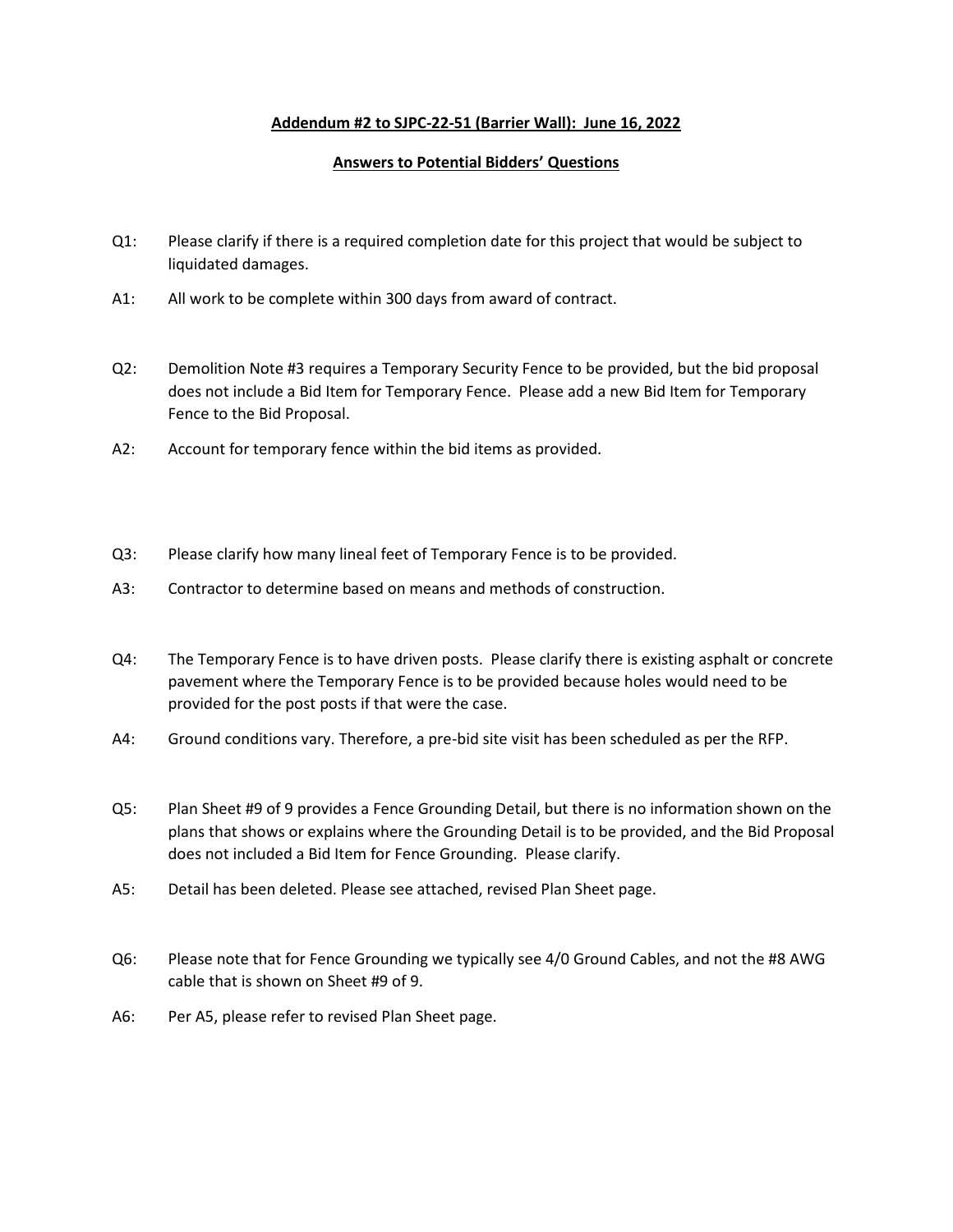- Q7: Bid Item #4 is for Earthwork, and the Bid Item Description in the Technical Spec's states that the Earthwork Scope of Work includes the spreading of the drilled shaft spoils or the off-site disposal of the drilled shaft spoils. Please be advised that if any surplus earth is to be disposed off-site then the Contractor needs to be sure that the earth is environmentally clean. Please confirm that all surplus earth meets NJDEP Standards for Residential Direct Contact.
- A7: Refer to Drawing 3, General Note 15 for handling of excess excavated soil.
- Q8: Two Attachments includes information that shows a Map of the North Area Remediation Footprint, and 59 pages of Soil Testing Analytical Data. Please explain why these Attachments were included in the Bid Documents.
- A8: The soil testing analytical data is provided to assist the contractor in determining the cost of disposal of the regulated material. This information does not relieve the contractor of the requirements for additional testing for the legal disposal of regulated material as stated in the scope of work and in the general notes on the plans.
- Q9: Please clarify whether or not the North Area MGP Contamination has already been entirely remediated by PSEG.
- A9: The north Area MGP contamination has not been remediated and soil excavated from this area is to be disposed of off-site as regulated material. Refer to the scope of work and the general notes on the plan regarding the requirement for additional testing.
- Q10: If the North Area MGP Footprint has not been remediated, and if any of the Drilled Shafts are to be constructed within the MGP Footprint then the spoils from those Drilled Shafts will need to be disposed off-site as MGP Waste, and the Bid Proposal will need to be revised to include a new Bid Item for the Off-Site Disposal of MGP Waste. Please clarify.
- A10: Refer to Item 12 on the Bid Form in the RFP.
- Q11: The Technical Spec's state the Contractor is responsible for the Design of the Drilled Shafts. Yet, the drawings indicate that all Drilled Shafts are to be 36" diameter by 25 feet deep, which indicates to us that a Drilled Shaft Design was performed in order to develop the size of the Drilled Shafts. Please clarify why the Bidders were not provided with Rebar Details for the Drilled Shafts, which appear to have been designed already.
- A11: The drilled shaft diameter and length were determined by the geotechnical capacity of the soils encountered during the geotechnical investigation. The reinforcement for the drilled shaft is part of the structural design for barrier wall system and as such needs to be designed to resist the design loads provided on the plans.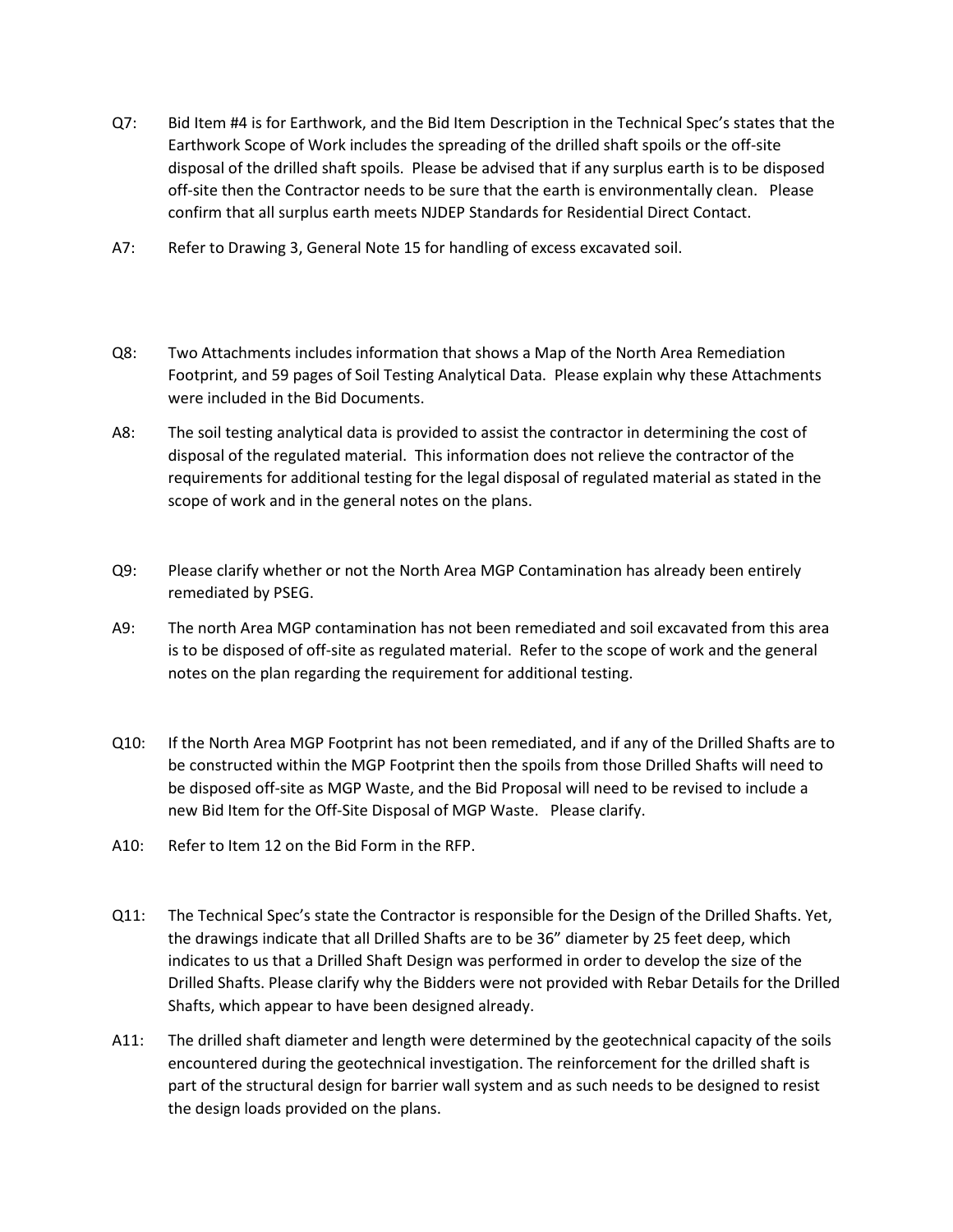- Q12: We find it highly unusual for Bidders to be asked to perform design services for a project like this, and for just a portion of the project. Please explain the rationale for this unusual approach.
- A12: This will allow the wall manufacture's to submit a precast concrete wall system using their standard wall designs and fabrication methods to meet the required design loads and to not restrict the manufacturers to a custom designed wall system.
- Q13: Please clarify whether or not the Precast Posts and Panels for the Barrier Wall are to be colored or stained, or articulated in any way, or if these components are to be made from normal (grey colored) Class P Concrete.
- A13: There is no color requirement for the precast posts and panels. Standard concrete color for Class P Concrete is acceptable.